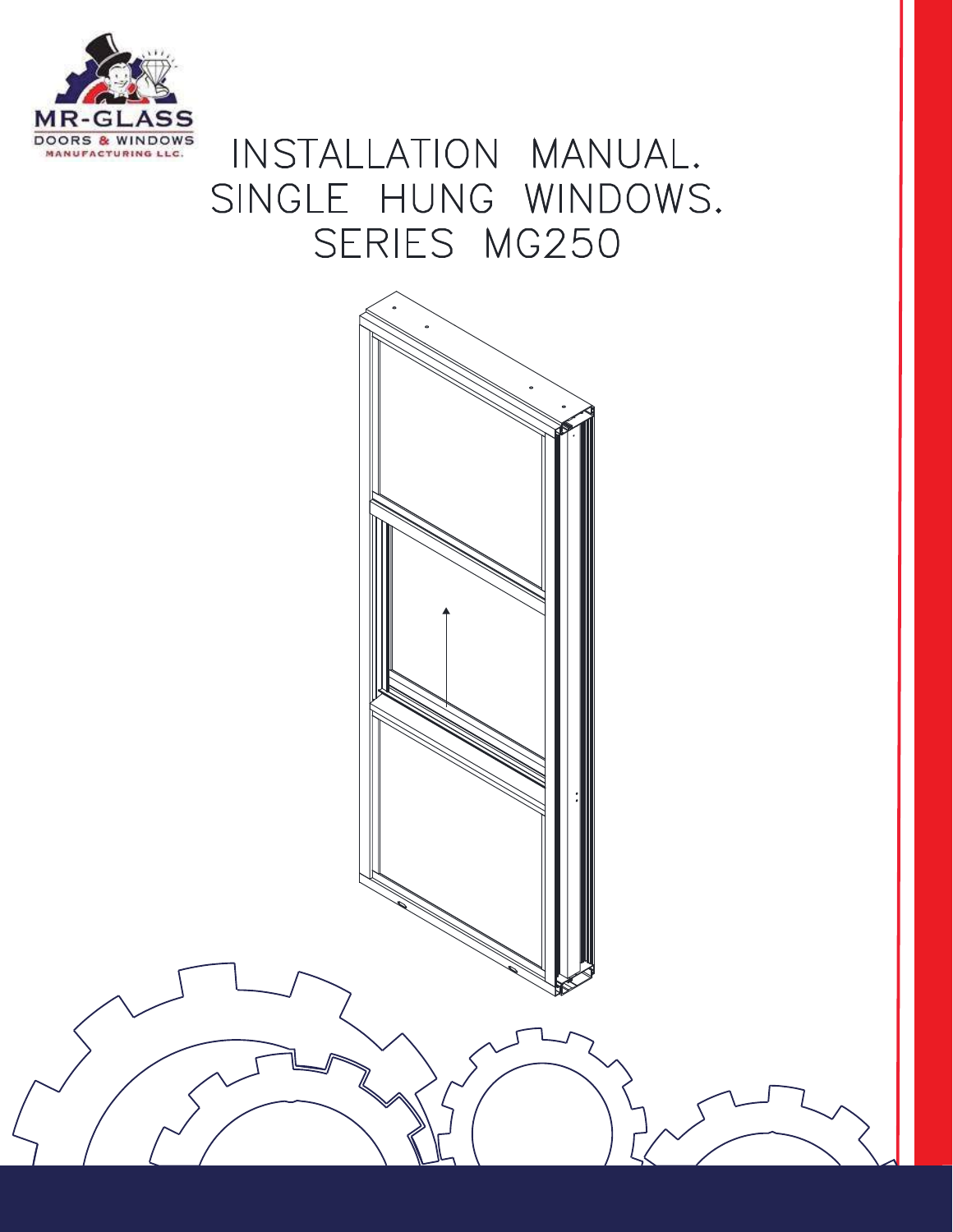

#### INTRODUCTION

These instructions are provided as general guidance for installation. The Florida Approval of the product (FL32415 LMI and SMI) should be used together with these instructions.

Only professionals and experienced installers should a�empt to install these windows.

Read carefully all the instructions. If in doubt contact Mr. Glass Doors and Windows, we will be happy to assist.

Use the required protection gear and take all necessary safety precautions depending on the type of installation, especially those concerning working at heights.

The MG250 Series is a window wall containing a single hung window. A full view fix unit without window is also available. The MG250 can be installed as a single unit (jamb/jamb) or as part of multiple unit storefront. In that case, the verticals of the units are a combination of jamb, male or female mullions.

These vertical mullions combining the units, create a joinery that will be silicone sealed at the end of the installation.



In constructions with extreme wind and water exposure, Mr. Glass recommends that masonry openings be treated with liquid flashing and sealed as per standards FMA/AAMA 200-12 and FMA/AAMA/WDMA 400-13. That is not mandatory per code and depends on the specifications of the project.

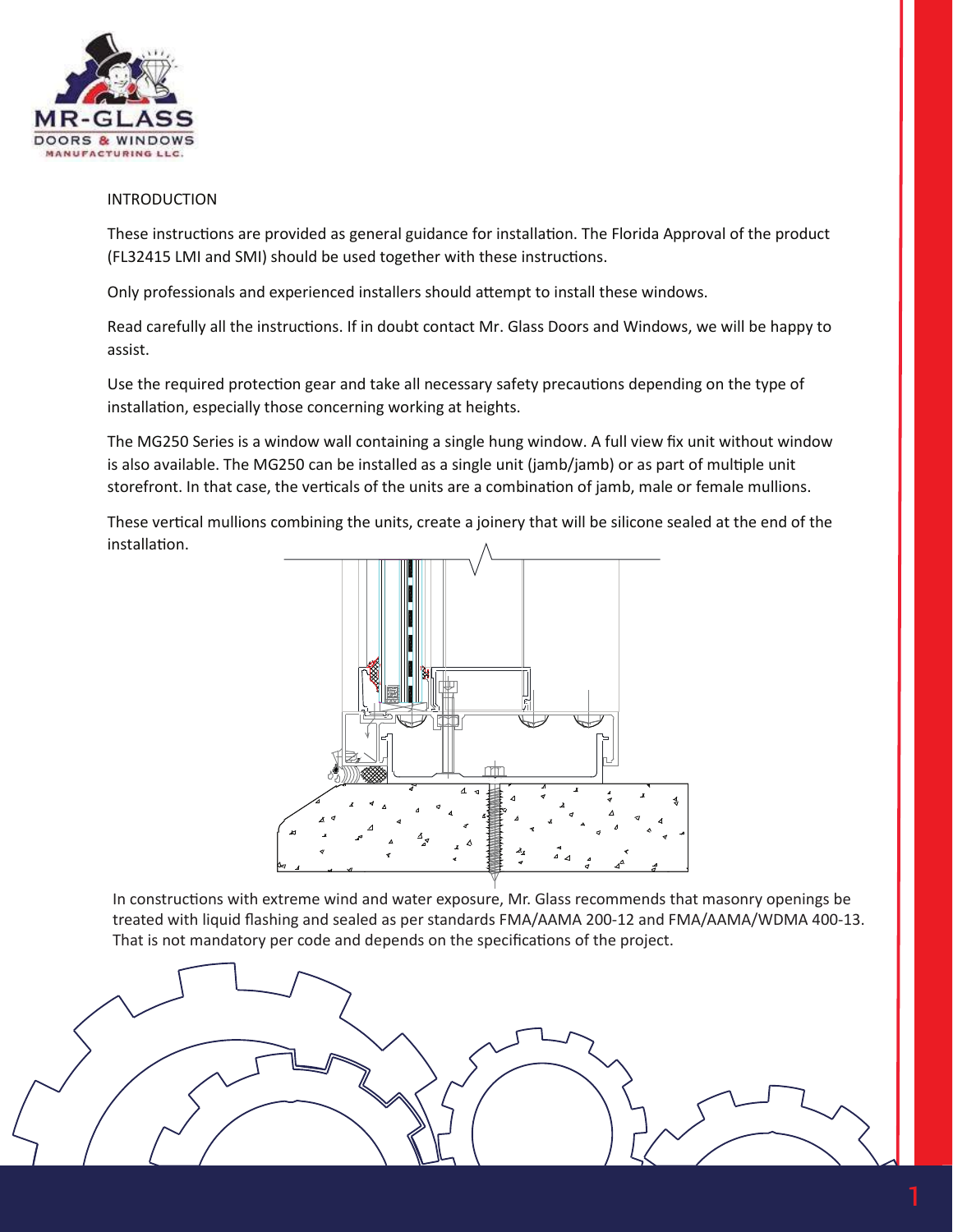## 1. INSPECTION OF THE OPENING

This is the very first step and will be executed regardless of the type of installation:

- a. Verify that the opening has the correct dimensions, that it is square, plomb and true. No more than 1/4" difference in square (diagonals) will be acceptable. The dimensions of height and width should be within 1/8" of the nominal opening dimension.
- b. In case of masonry openings check for cracks or missing mortar, mainly in the sill, that might eventually allow water and humidity migration. Clean any residue of mortar. Any defect should be addressed and corrected by the trade responsible for the opening.
- c. Mr. Glass recommends the sill have a slope to direct the water out of the building. No openings with inverted slope should be accepted. That will compromise the correct drainage and functioning of the window.
- d. Check the shop drawings and verify that the opening preparation follows the specifications.



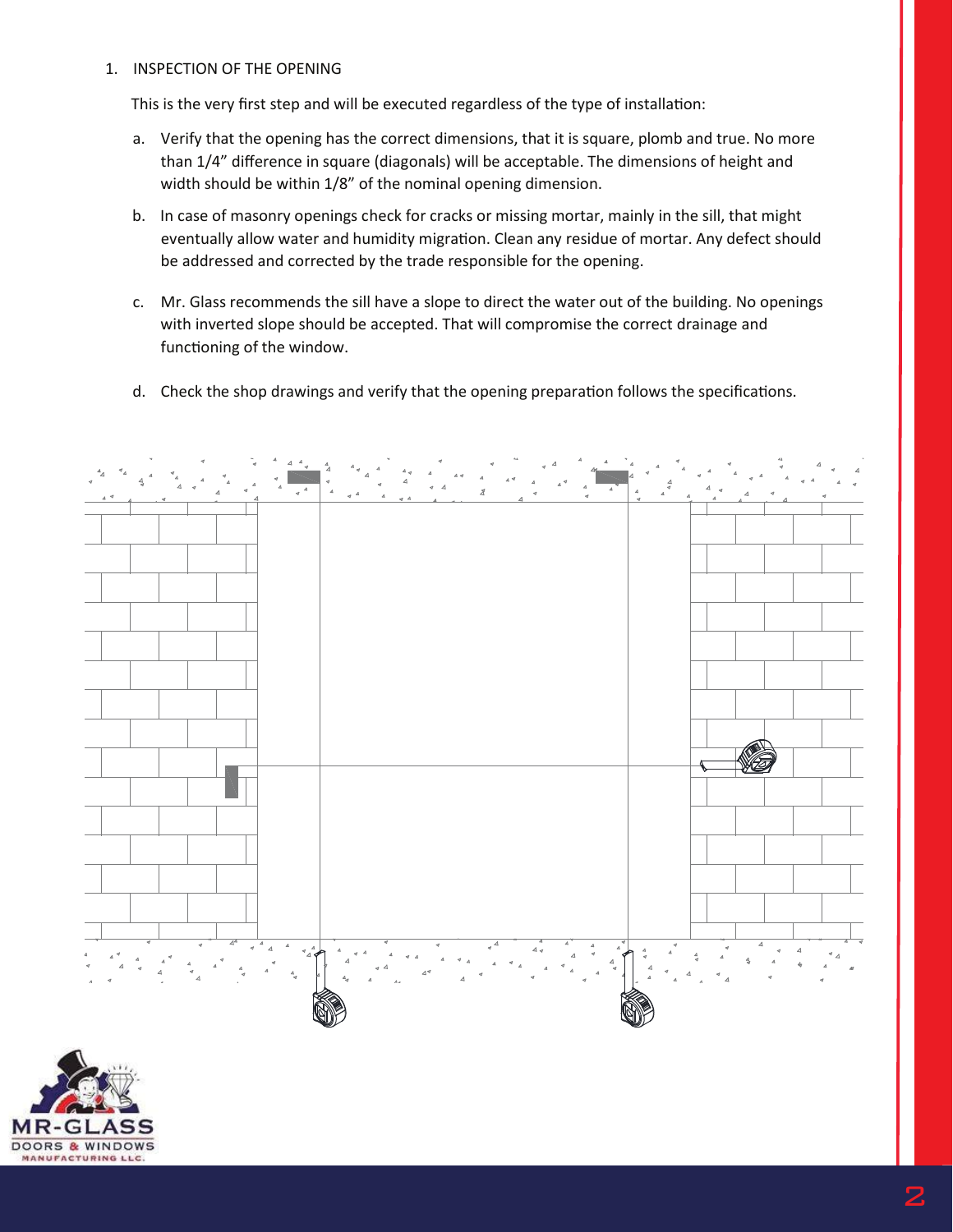- 2. UNPACKING THE WINDOW
	- a. In case of a retrofit: Before removing any existing window, verify that the new window corresponds to the specifications of the project in type and dimensions, and that they match the opening size.
	- b. Carefully remove the straps and cardboard. Do not use sharp or puncturing objects that might damage the aluminum finish or the glass
	- c. Verify the window, check that everything is correct.
	- d. Remove the covers and place them in a safe location. To verify the operation of the vent, make sure that the window is standing upright. In any other position the weight of the sash will not be loading the balances, and opening the locks will trigger a sudden, violent opening of the sash, that may injure the installer and damage the window.
	- e. The covers cannot be installed until the anchor installation inspection has been completed and approved by the building official.



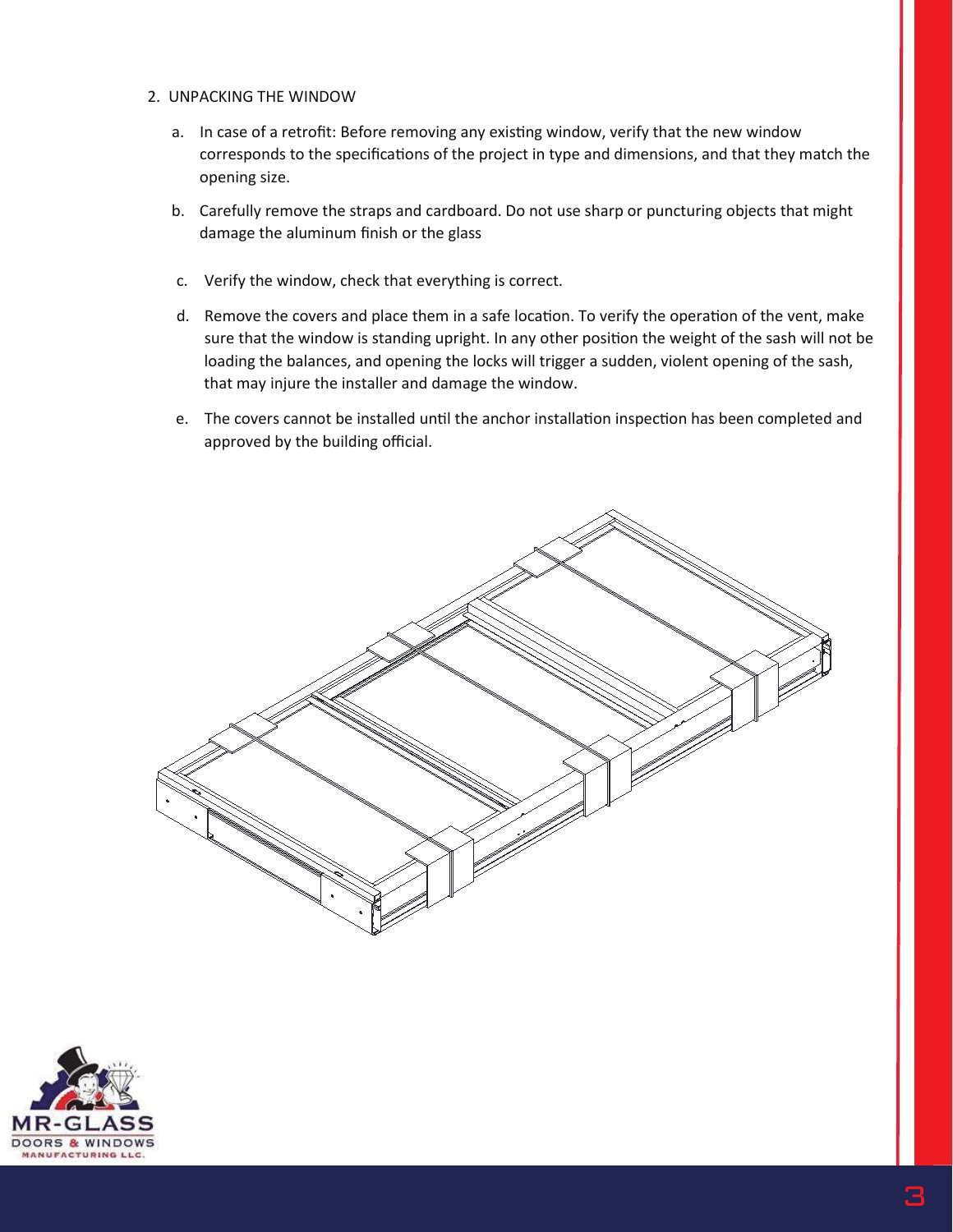## 3. WINDOW INSTALLATION

- a. MG250 window wall is designed to be installed with anchors at head and sill only. The jambs are unanchored except for single units with height greater than 120"
- b. The anchor clips are continuous at head and sill.



- c. Present the window inside the opening.
- d. Via S4 screws at sill, adjust the level/height of the window. Adjust the screws at head to project out the anchor clips 253 until it reaches the substrate on top.
- e. Ensure there is a minimum  $\frac{1}{4}$  gap between the sill and the concrete at bottom (3/8" is recommended by Mr. Glass) to allow for a free drainage. Ensure that no stucco or other finish is going to be applied to the opening, in a way that prevents the drainage to work properly. Opening sill with positive slope to help drainage are encouraged in new construction and wherever is feasible.
- f. If the window is formed by several units bring the next adjacent unit to the opening and snap it in place with the one already there, via the vertical mullions and the clips 9007. Repeat the process of leveling used before.



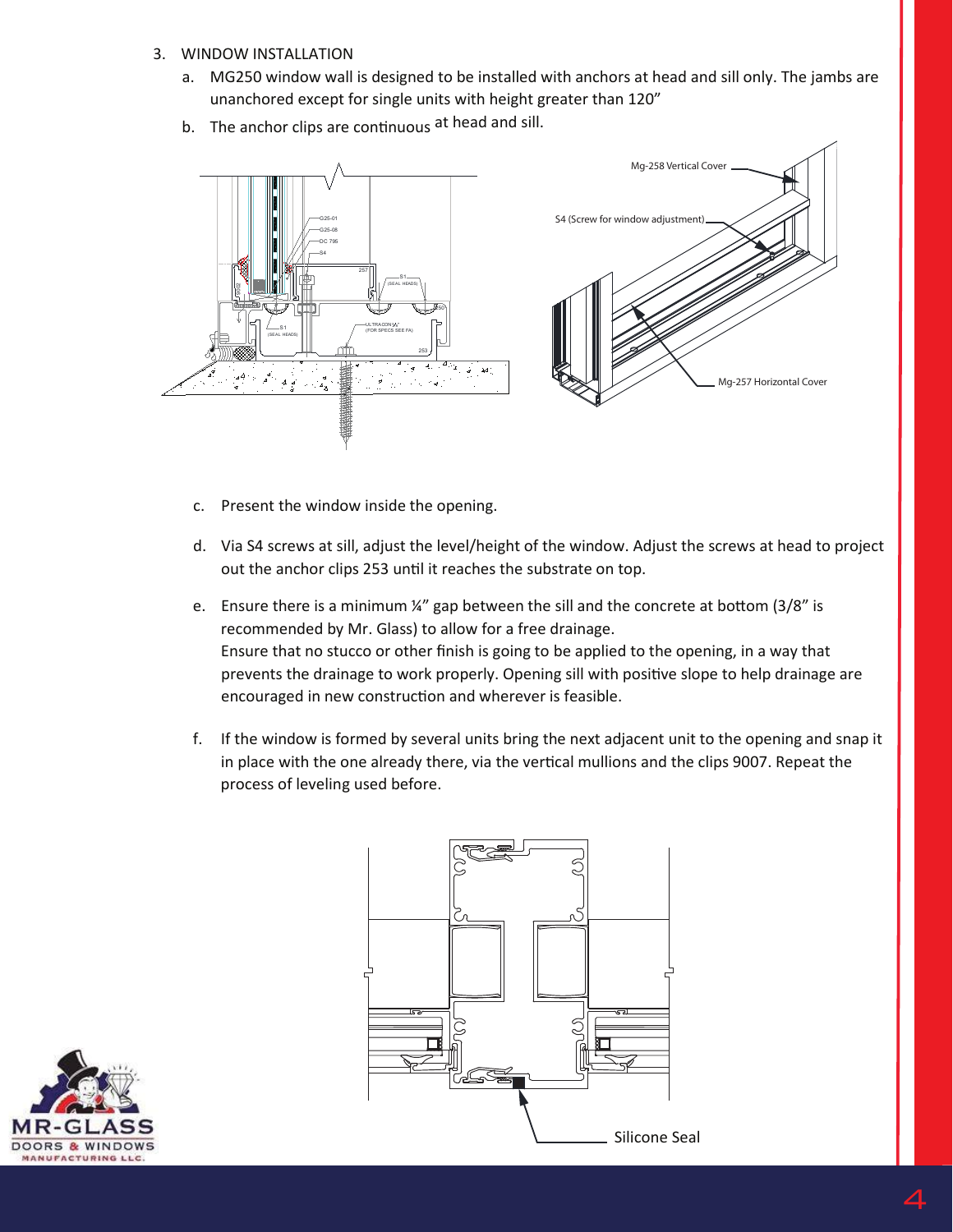#### 3. WINDOW INSTALLATION

- g. The clips 9007 are located between horizontals. It is useful to use plastic clamps to help attain the snap. A ¼" gap should be respected between verticals.
- h. Recheck level and plumb.
- i. Start applying the anchors via access holes at sill and head, and into the clips 253. Check the required length of anchors in the next section.
- j. Once all anchors are in place, release (un-�ghten) the S4 screws at head, to allow for some vertical movement due to live load of slab above or due to thermal expansion of the units.
- k. At this point the anchor inspection can be performed, and once finished, the covers 257 can be reinstalled.
- l. Verify that the sash operates correctly and that the guides are installed. With the vent opened, verify that the seal at the joint of the sill and the vertical is correct. This is a critical seal detail, that can be damaged during transport or installation. Mr. Glass recommends to re touch it once the installation is finished.



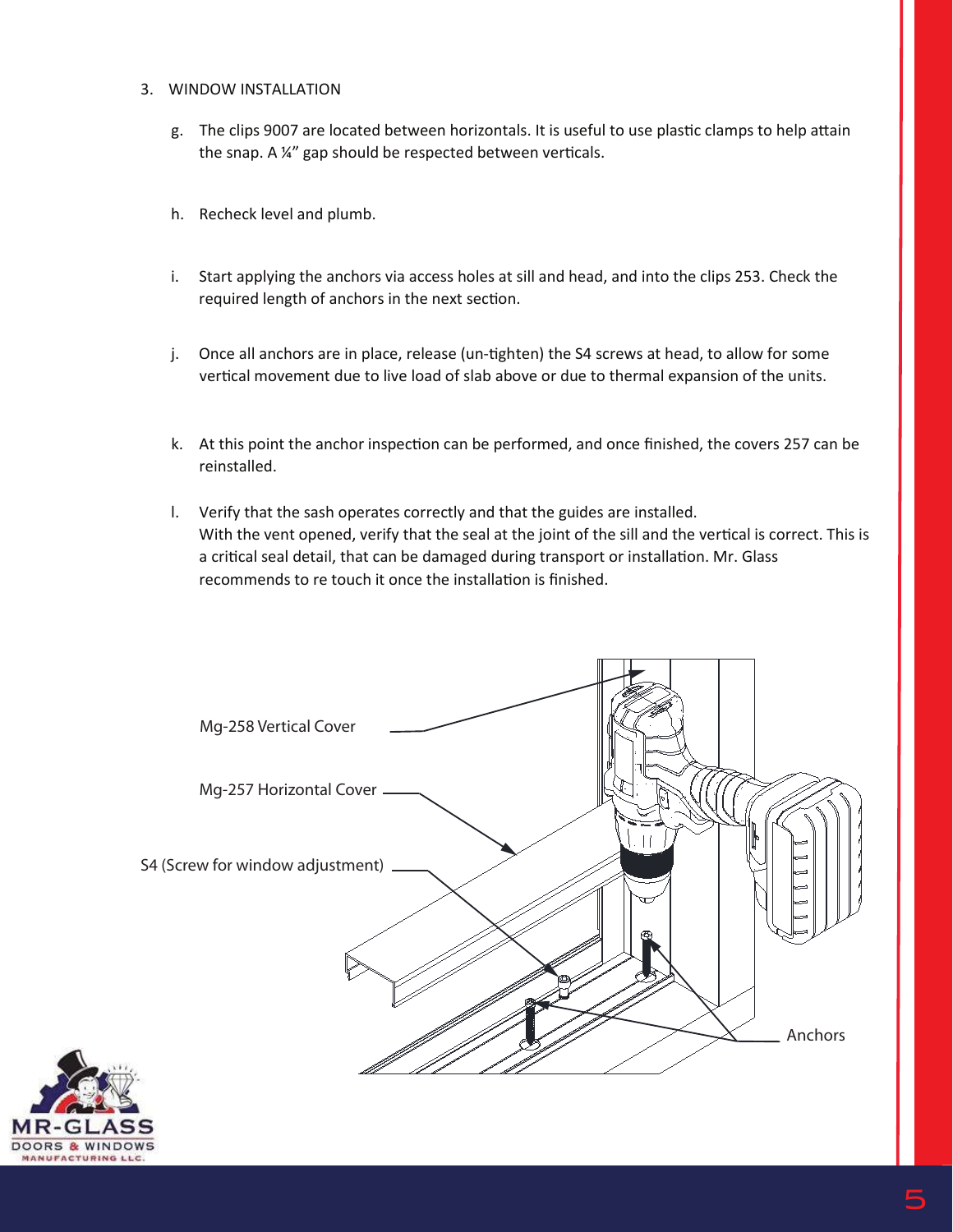### 4. SEALING THE WINDOW

२- G

- a. Prior to initiate the seal of the unit, check the shop drawings to see the details, as well as the type of silicone specified.
- b. MG 250 can be used in residential and commercial applications. Depending on the type of project it is possible that silicone adhesion, as well as compatibility tests on substrates etc., have been specified. Make sure to consult the test reports and to follow the instructions.
- c. Clean the opening as well as possible, removing residues, debris, stucco etc.
- d. Use open cell backer rod between the window and the substrate. For un-anchor jambs make sure that the minimum gap between the jambs and the substrate are being followed as per Florida Approval
- e. Apply the sealant and tool it properly. At sill make sure that the drainages are not obstructed with silicone. If it has not been done, set in place the drainage valves.
- f. For multiple units, the  $\frac{y''}{x}$  joint between panels will be sealed. Clean the aluminum surface with alcohol and dry it with a cloth immediately. The joint between units has to match with the perimeter seal.

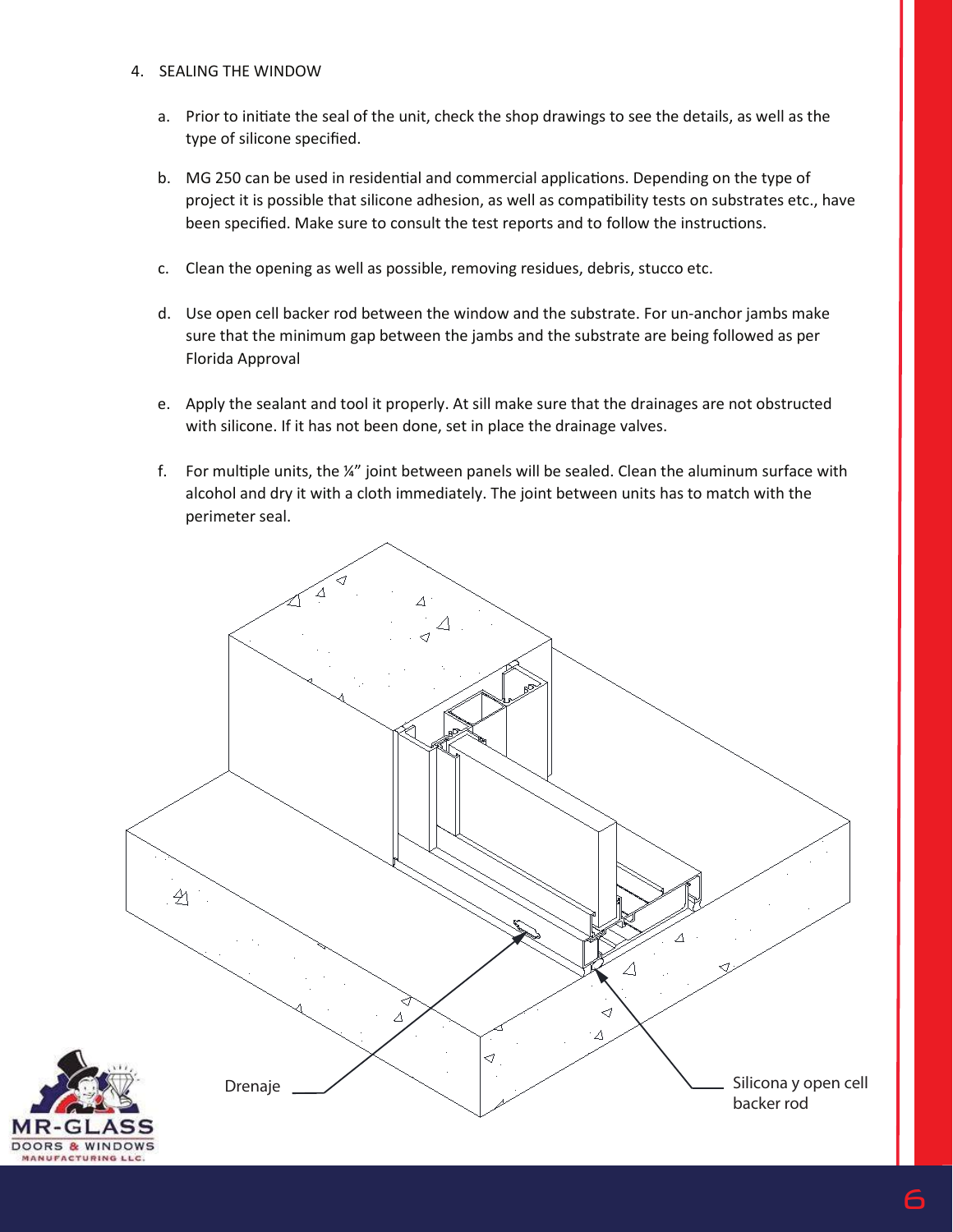$\begin{array}{c} \square \\ \square \end{array}$ 





ø5/16 Teks or Self-Drilling 1" Minimun Length (No Shim Space)

ø5/16 HEX WASHER HEAD (HWH) 2 1/4" Minimun Length (No Shim Space)

**FUNDINUMINININININININ** 

Ultracon





ø5/16 Teks or Self-Drilling 1" Minimun Length (No Shim Space)